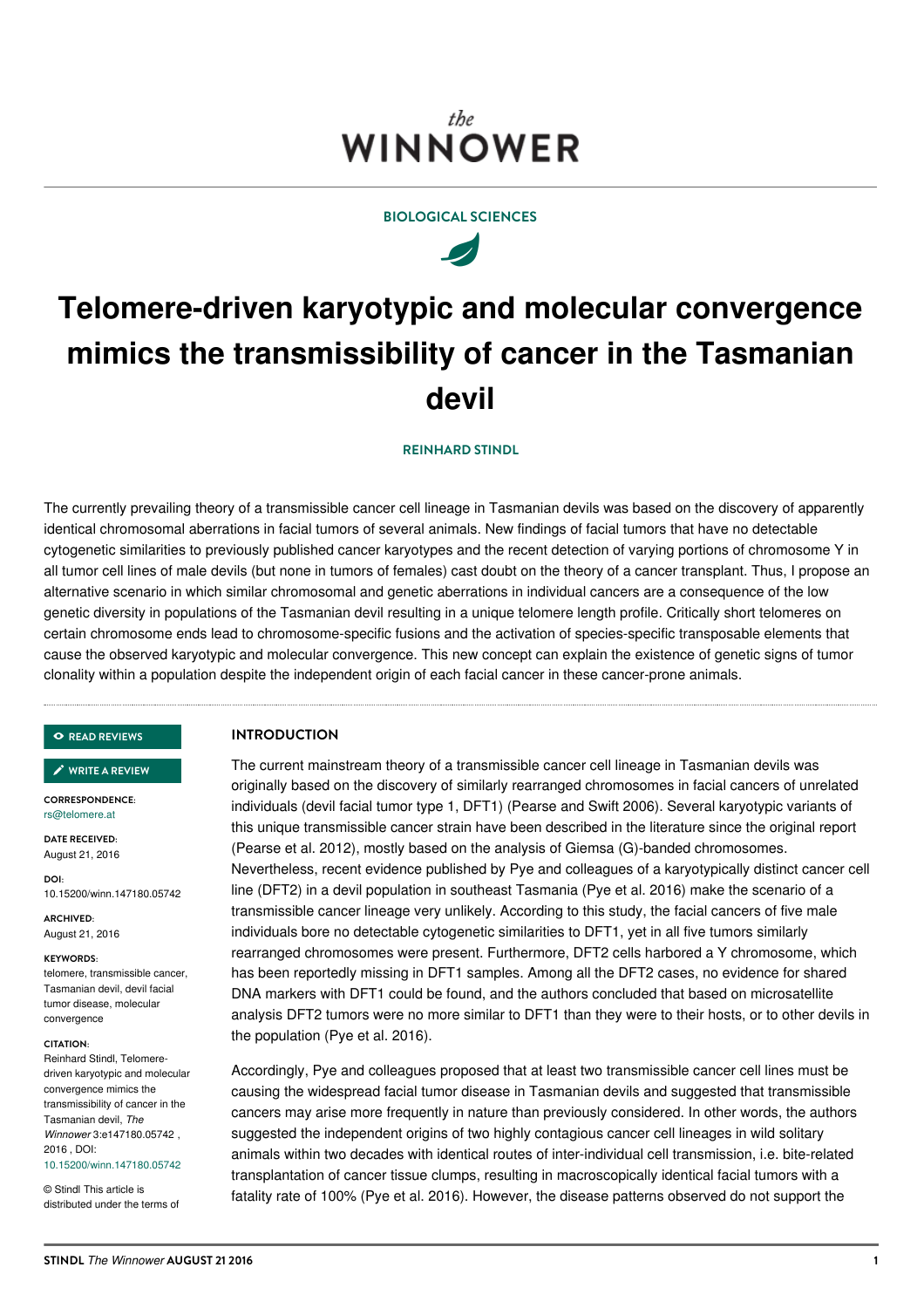

the Creative Commons Attribution 4.0 [International](https://creativecommons.org/licenses/by/4.0/) License, which permits unrestricted use, distribution, and redistribution in any medium, provided that the original author and source are credited.



hypothesis of bite-related disease transmission, since no seasonal changes in the prevalence of devil facial tumors could be found despite the fact that most biting injuries occur in autumn, during the reproduction period of these solitary animals (McCallum et al. 2009). Furthermore, cell transmission through bites is rather unlikely, since animals with a large number of bites have been shown to have a comparably lower disease risk (Hamede et al. 2013). Despite the "highly infectious" nature of these tumors, the proportion of diseased animals does not correlate with population densities (McCallum et al. 2009). Even in areas where devil populations were depleted by 90%, over a 12-year period, more than half of adult animals were still affected (McCallum et al. 2009). Similarly, a large culling project of diseased devils did not have any impact on the disease progress in one population (Lachish et al. 2010). Why young devils never develop facial tumors and cancers are not passed from mother to offspring, has remained an enigma (Belov 2012). In contrast to highly infectious agents like viruses and bacteria, devil tumor cells cannot survive outside of the body for more than a few minutes ((Hamede et al. 2013), p.185). Contrary to popular belief, Tasmanian devils do not tolerate allogenic skin grafts. Transplantations of normal skin between devils resulted in all allografts being infiltrated with T cells and a complete rejection within a few weeks (Kreiss et al. 2011). This contrasts with what is seen in devil facial tumors, which show no signs of a host immune response (Belov 2012). One study published the DNA sequence of a complete devil genome as well as that of its tumor, and the authors estimated that about 30% of the tumor's nuclear DNA originated from the diseased animal (Miller et al. 2011), which is unusual for a tumor transplant, since mammalian red blood cells do not contain DNA and white blood cells represent only a minor fraction of blood cells. During completion of this paper, a highly interesting sequencing study was published (Cui et al. 2016). The authors searched for the devil sex-determining region Y (SRY) in 12 devil facial tumor cell lines. In all six tumors isolated from male devils they found SRY, in some cell lines even different portions of the gene, in contrast to the tumors isolated from females, where they could not detect any SRY (Cui et al. 2016). This is another major blow to the currently believed DFT allograft transmission theory. Based on the accumulation of conflicting results, the following basic questions must be asked: How can cancer cells spread between such solitary animals (Hamede et al. 2009) if they reproduce only once a year during autumn (the biting season) and if all diseased animals reportedly die within 6 months (McCallum et al. 2009)? Even if one postulates a latency period of 6 months, how can the cancer cell lineage survive in the majority of wild-living solitary adults until the next breeding/biting season if an apparent tumor in the oral region is the requirement for cancer cell transmission and if the "infectious window" is limited to only a few months (McCallum et al. 2009)? This leads us to further questions: Is the transmissible cancer story a myth? Can the remarkably slow spread of DFT disease from east to west – less than 200 miles in two decades, despite devils reportedly traveling up to 30 miles per night (Department of the Environment Australian Government 2016) – be explained by any other diseasecausing agent? Have all cancers in affected Tasmanian devils developed independently? Is there any possible scenario that might result in similar chromosomal and genetic aberrations in individual cancers within a population?

## **DEVELOPING AN ALTERNATIVE THEORETICAL SCENARIO**

In a Danish human study (consisting mainly of twins), a unique telomere length profile was found. That is, certain chromosome ends tended to have the shortest telomeres in all individuals. The shortest telomeres were found on the short arms of chromosomes 13, 21 and 15 (acrocentrics), followed by two metacentric chromosomes 20 and 19 and the acrocentrics 22 and 14 (Graakjaer et al. 2003). Such chromosomes with critical short telomeres are known to form telomere associations and fusions and subsequently to be involved in structural and numerical chromosomal aberrations in vitro (Der-Sarkissian et al. 2004) and in vivo (Martens et al. 1998). Short telomeres on the short arms of acrocentric chromosomes are associated with the occurrence of Robertsonian translocations in wild house mice (Sánchez-Guillén et al. 2015). In humans too, Robertsonian translocations are the most common chromosomal rearrangements (Bandyopadhyay et al. 2002), involving the acrocentric chromosomes with very short telomeres mentioned above. Furthermore, the loss of a sex chromosome (X or Y), is a frequent event in normal somatic cells of older humans and in cancer cells (Stone and Sandberg 1995).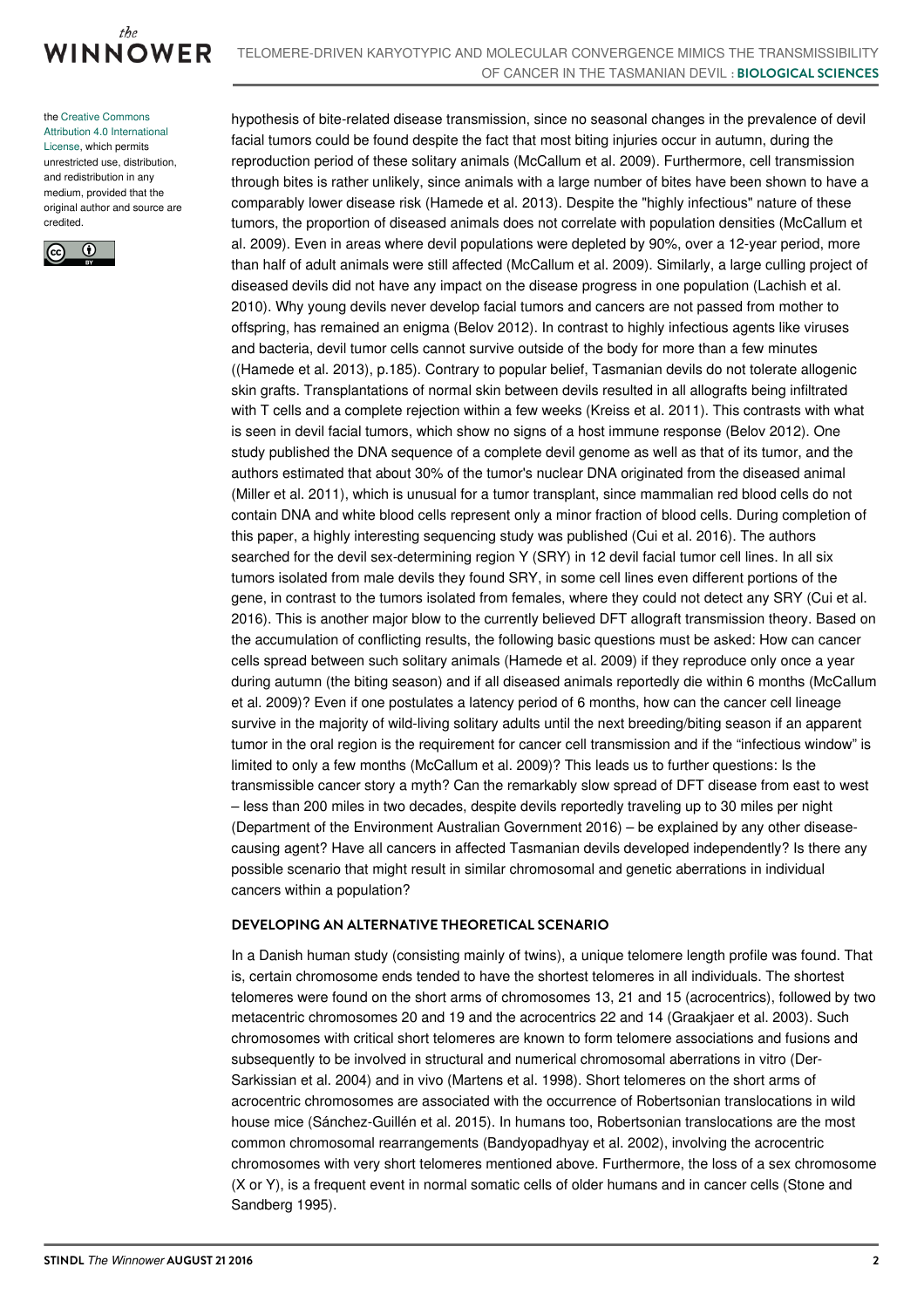By 1979, an unusually high rate of spontaneous neoplasia had already been reported for captive Tasmanian devils (Griner 1979), long before the discovery of devil facial tumor disease. Tasmanian devils have been shown to have exceptionally low levels of genetic diversity (Pye et al. 2016), and this might also be true for their chromosome-specific telomere length profile. In accordance with the evolutionary theory of telomere-driven aging of the germline (Stindl 2004), Tasmanian devils may be characterized by critically short telomeres and by an identical telomere length profile in most individuals in a local population, which eventually results in similar chromosomal rearrangements in their facial tumors (karyotypic convergence).

A surprisingly high number of reversal and convergence events seem to have occurred during chromosomal evolution in marsupials, and the authors concluded that chromosomal aberrations are a disappointingly imprecise indicator for phylogenetic relationships and further that all the diversity of karyotypes in the studied marsupials can be accounted for by the rearrangement of just 19 evolutionary blocks (Rens et al. 2003). It was further speculated that the frequent evolutionary reuse of chromosomal breakpoints might be a consequence of the low numbers of chromosomes in marsupials (Rens et al. 2003). In any case, the unique patterns of chromosomal evolution in this lineage lends further support to the theory of karyotypic convergence of independently arising tumors. In regard to the partial overlap of genetic markers between the tumors of a population, an evolutionary concept in which telomere-driven transposon activation can lead to molecular convergence has been introduced previously (Stindl 2014). Transposable elements, DNA transposons and retrotransposons, were originally thought to be ubiquitous controlling elements of gene action (McClintock 1956), and Barbara McClintock proposed that their activation by damaged telomeres could lead to a restructuring of the genome (McClintock 1984). The current knowledge on the dominant role of transposable elements in genotypic and phenotypic change during evolution is reviewed in (Warren et al. 2015). Even the independent originations of nearly identical pericentric inversions (with slightly different breakpoints) in the gorilla and chimpanzee chromosome 16 is thought to be a consequence of the activity of transposable elements (Goidts et al. 2005).

An unusual telomere length dimorphism in the somatic tissues of Tasmanian devils with one set of homologous chromosomes displaying very short telomeres has been reported by Bender and colleagues (Bender et al. 2012) and requires further investigation. Consequently, it is proposed that the transmissible cancer in Tasmanian devils is a myth and further that all those cases of facial tumor disease arose independently. If telomeres progressively erode in the germline of Tasmanian devils between generations (Stindl 2014), and if telomeres are already very short, chronic tissue damage and repetitive wound healing (e.g. due to biting) may be responsible for the epidemic of facial cancers in adult animals. An additional risk factor could be ultraviolet (UV) radiation exposure, a factor that has sharply increased in Australia since the 1990s (Lemus-Deschamps and Makin 2012). Sunshine in Tasmania is highly differentiated and has an east-west gradient, with annual quotients ranging from up to 7 hours a day in the northeast of the island, to around 5 hours daily in the west (Figure 1).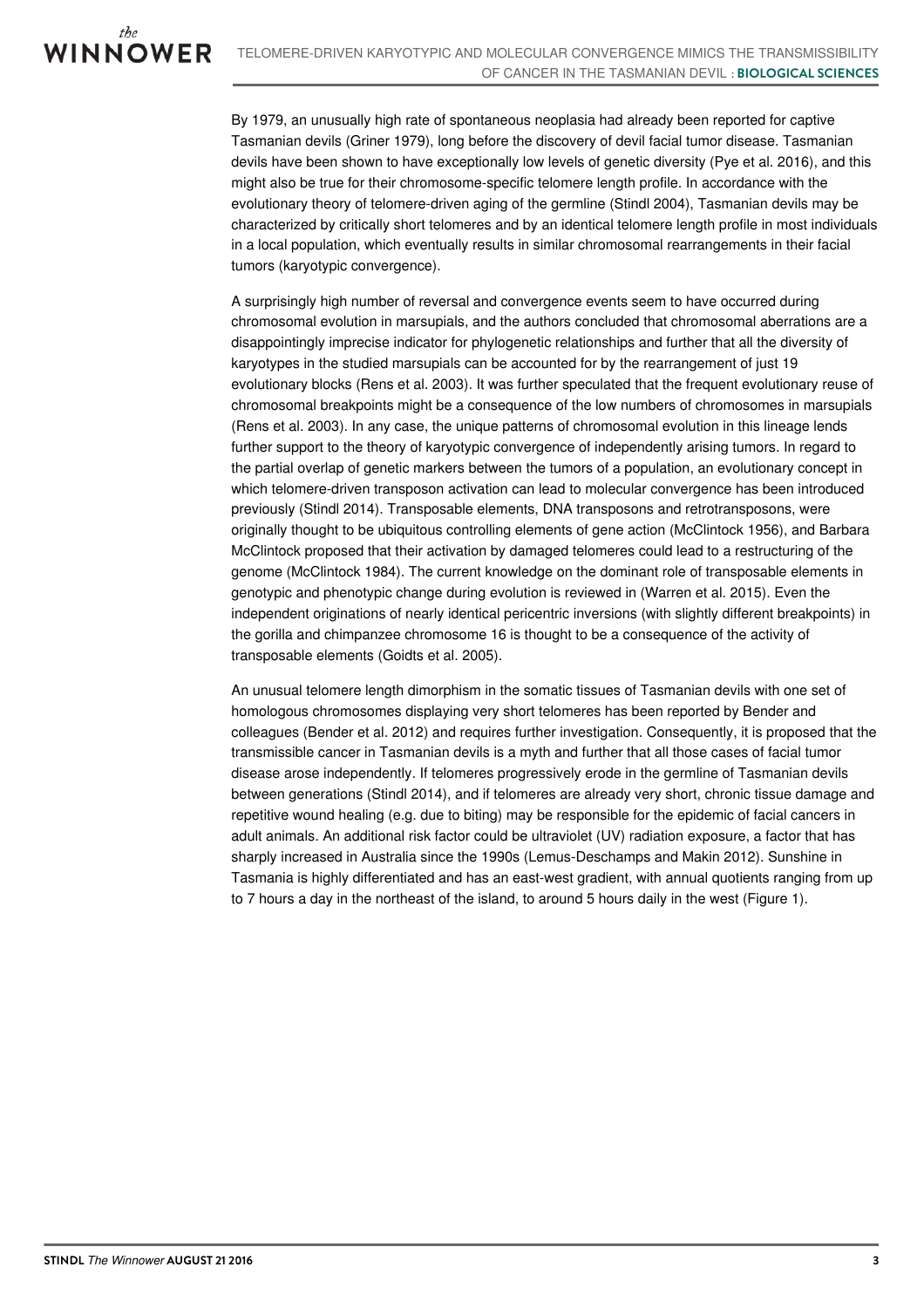

Figure 1: The east-west gradient of average daily sunshine hours in Tasmania based on at least 15 years of record (Bureau of Meteorology Australian Government 2016). Combined with the increase in UV radiation over the last two decades (Lemus-Deschamps and Makin 2012), it can explain the eastwest spread of devil facial tumors since 1996.

The correlation with the observed east-west spread of facial cancer occurrences during the last two decades is intriguing (see Figure 1 in (Bender et al. 2014)). It has been known that, although Tasmanian devils are nocturnal, they like to rest in the sun (San Diego Zoo 2016). Tasmanian devils may be abnormally prone to UV radiation-induced skin cancers in some facial areas that are less protected by hair, i.e. the skin around the mouth and eyes as well as at bite scars. The reported Schwann cell origin of devil facial tumors (Murchison et al. 2010) was partly based on antibody stainings against some antigens (e.g. S100 protein), which can also be found in skin cancers and thus would support a possible UV radiation-related carcinogenesis. Similarly, what was first thought of as a disease-specific antibody against myelin (periaxin) turned out to not stain the newly discovered DFT2 tumors (Pye et al. 2016). In mice and humans, multipotent neural crest cells in the hair follicles are capable of differentiating into either Schwann cells or melanocytes (Bender et al. 2014). Similar stem cells in the skin of Tasmanian devils could be the target of malignant transformation and the reason for the varying histology of these tumors. Independent of the kind of skin damage – biting and/or UV radiation – the modus operandi is suggested to be as follows: Lifelong tissue regeneration depends on stem cell proliferation. Replicative telomere erosion in tissue-specific stem cells causes chromosomal instability and subsequent aneuploidy, which finally leads to malignant transformation of chronically damaged and aged tissues (Li et al. 2000). The proposed causal mechanism, which is telomere-driven aging of the germline (Stindl 2014), will result in disease anticipation in subsequent generations (Vulliamy et al. 2004) and probably the extinction of the Tasmanian devil.

## **CANCER TRANSPLANT OR GENETIC CONVERGENCE – HOW TO FIND OUT?**

When Pearse and Swift introduced the hypothesis of a transmissible cancer cell line in 2006, they described a diseased devil with a constitutional inversion of one copy of its chromosome 5 that could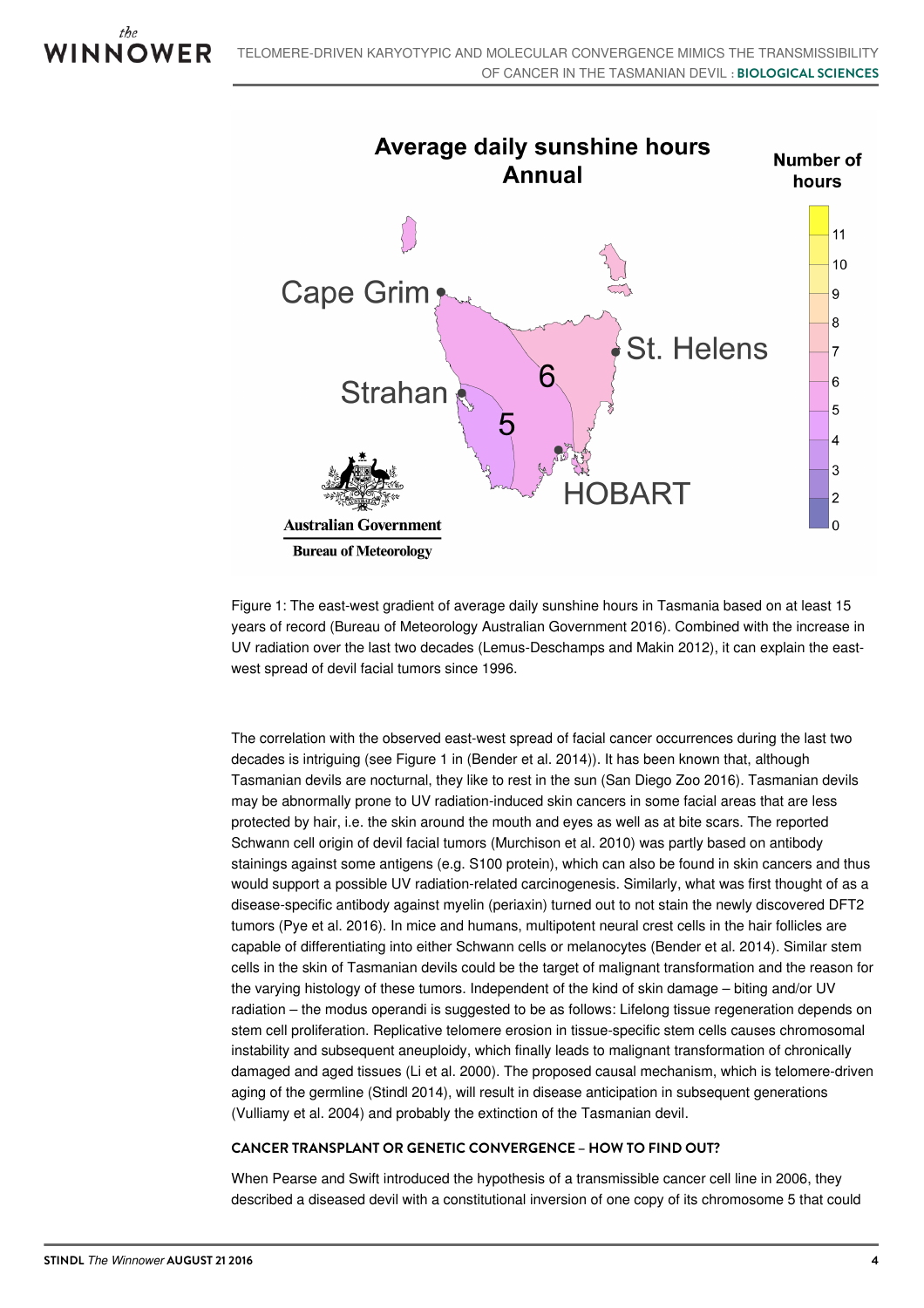not be found in its cancer cells, which supposedly harbored two normal homologous chromosomes (Pearse and Swift 2006). However, loss of heterozygosity is a ubiquitous phenomenon in human carcinomas that involves the loss of one homologous chromosome and the eventual duplication of the other (see Figure 3 in (Thiagalingam et al. 2001)), also known as uniparental disomy (Tuna et al. 2009).

Based on a literature review, the published cytogenetic studies on Tasmanian devil tumor chromosomes seem to lack the quality standards usually applied to human cytogenetics. Cytogenetic analysis of G-banded animal tumor chromosomes is not sufficient to show clonal origin, and the few published cases of fluorescence-in-situ-hybridization (FISH) seem to be of poor quality (Deakin et al. 2012). Therefore, it is suggested that a chromosome-arm specific 15-color-FISH probe set should be developed for the Tasmanian devil, which can be done in cooperation with MetaSystems (Altlussheim, Germany), a company that provides high-quality multicolor probe kits for several species. Equipped with the required hardware (Isis-mFISH-workstation, MetaSystems), this would enable cytogenetic labs to standardize and compare their findings from DFT disease across Tasmania. Based on the procedure outlined above, it is hypothesized that the disease will turn out to be less "clonal" than it currently appears. In addition, telomere length studies in the Tasmanian devil may provide answers to the following questions: Does the telomere length progressively change in the germline between devil generations, as has been suggested many years ago (Stindl 2004) and recently shown for humans (Holohan et al. 2015)? Which chromosome ends have the shortest telomeres in the white blood cells of Tasmanian devils? Is there a negative correlation between the telomere length of a chromosome arm and its later involvement in chromosomal aberrations in DFT disease? The telomere lengths of each homologous chromosome have to be measured separately. Lastly, the DNA of tumor samples and, if possible, the corresponding animals, must be sequenced and the locations of transposable elements mapped. Ideally, these investigations should be performed by research groups that have not been involved in the genesis of the transmissible cancer theory to prevent any biases in an already very challenging situation due to the low genetic diversity in the Tasmanian devil, where not even animal parentage can be properly resolved by microsatellite analysis ((Grueber et al. 2015), p.533) despite its widespread use in studies addressing the question of a single clonal origin of the tumors (Pearse et al. 2012).

As has been pointed out by two previous reviewers, a highly cited study, published in the prestigious journal Cell, seems to have shown beyond doubt that devil facial tumors are clonal and consequently that devil facial cancer cells are transmitted by biting (Murchison et al. 2012). Because much of the current scientific literature – perhaps half – may simply be untrue (Horton 2015), it may be worthwhile to investigate this paper further and test it against the new theory provided here. The performed analysis of mitochondrial DNA (mtDNA) of several tumors and animals in the Murchison et al study just confirms that devil facial tumors contain mtDNA variants, which are widespread in current populations of devils in Tasmania. Similarly, because of low genetic diversity in populations of Tasmanian devils, microsatellite analysis cannot even resolve animal parentage let alone clonality of tumors, as has been already discussed above. The cytogenetic and multicolor-FISH results are poorly documented in the Murchison et al paper: number of metaphases analyzed, number of cells with the representative karyotypes shown in figure 2, any information on the clonality of the chromosomal aberrations within a cell line or detailed descriptions of the chromosomal aberrations are not provided (Murchison et al. 2012). The main part of the paper focuses on sequencing results of nuclear DNA from two DFT cell lines and one supposedly normal fibroblast cell line. Yet, the immortal fibroblast cell line – used as a control – was aneuploid (one additional chromosome 6) (Murchison et al. 2012). Since the diploid chromosome number of Tasmanian devils is 14, it is surprising that the DFT cell line 87T with 13 chromosomes was described as pseudodiploid and the 53T cells with 32 chromosomes as pseudotetraploid in the main text ((Murchison et al. 2012), p.782). Based on the international cytogenetic nomenclature the correct terms are near-diploid and near-tetraploid, whereas "pseudo-" stands for the multiple of the haploid chromosome number with an abnormal chromosomal composition. In this context, it would be interesting to know what the modal chromosome number of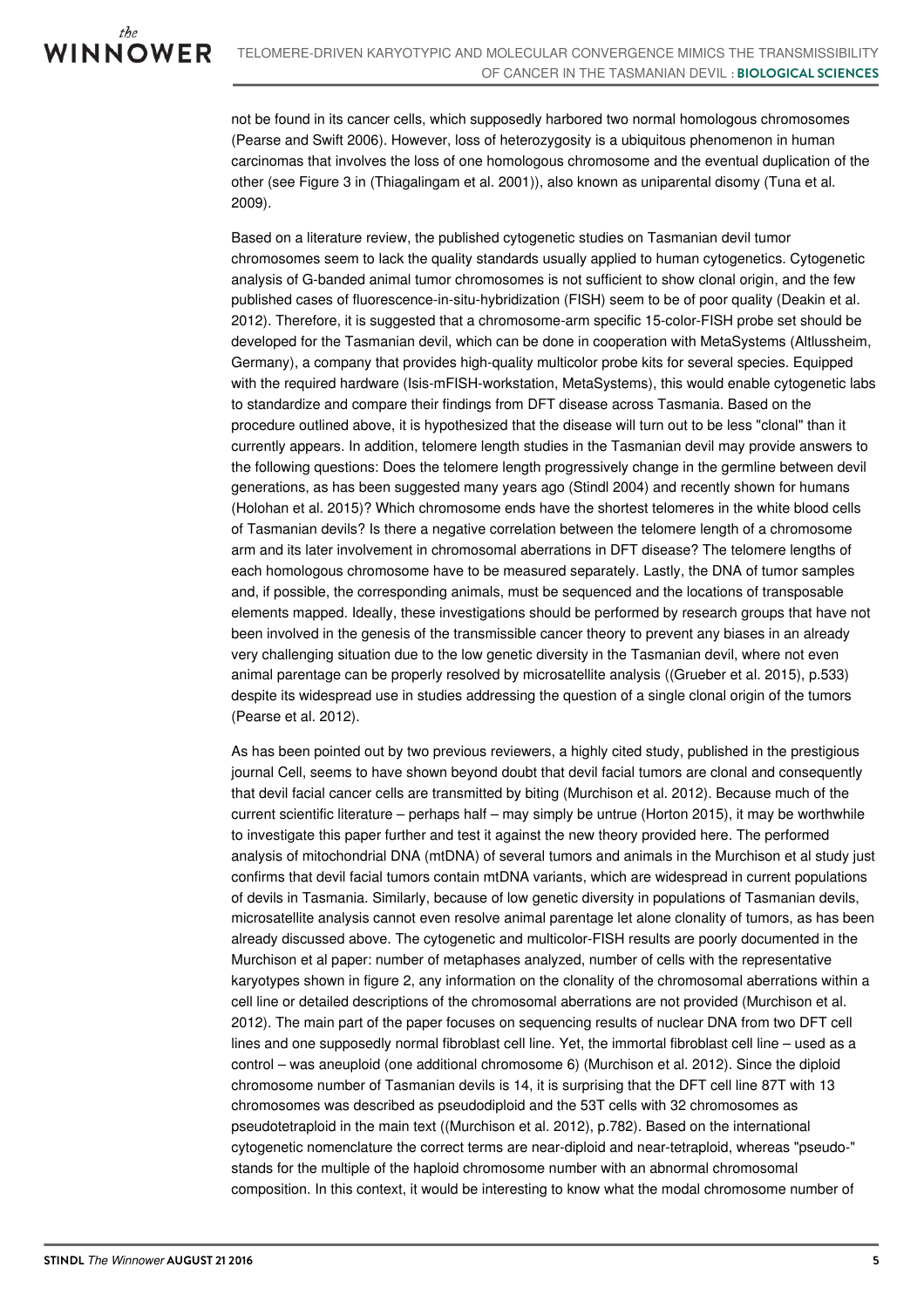these cell lines was and if chromosome numbers varied between cells of a lineage. Both cell lines were established in 2007 and the initial cells were isolated from a primary tumor (87T) and a lung metastasis (53T), supposedly from different animals at different locations (Murchison et al. 2012). Yet, I asked the corresponding author and she did not know, who established the 53T and 87T cell lines and where. The only information she could provide was that they were established by researchers (unknown to her) working as part of the Save-the-Tasmanian-Devil program. Consequently, it is tempting to suggest that 53T is a near-tetraploid variant of 87T, which acquired a few additional chromosomal aberrations. Both clones either stem from the same individual (primary tumor and corresponding lung metastasis) or they are the result of a cell contamination during propagation of these cell lines in several labs over the years, which has been, and still is, a common source of error in numerous scientific studies worldwide (Nelson-Rees et al. 1981).

## **CONCLUSIONS AND IMPLICATIONS**

In humans, every second male and every third female develops cancer during their lifetime (Stindl 2008), but no naturally transmissible cancer cell line has been found, in more than 100 years of extensive medical research. Modern biological science must be based on logic, probability and reproducible experimental data, and must not be influenced by dominant global trends. The proposed theory of independent occurrences of facial cancers in Tasmanian devils, which can be masked by telomere-driven karyotypic convergence and subsequently by transposon-mediated molecular convergence (Stindl 2014), honors these classic scientific standards. In contrast to a 2015 Cell report of a transmissible cancer in soft-shell clams, with "infectious" blood cancer cells supposedly traveling long distances in sea water (Metzger et al. 2015); a warning example of the implications that a false theory can have on modern biology. Clearly, similar patterns of transposon-mediated mutagenesis in tumors of unrelated individuals can develop independently, if synchronized by species-specific telomere length profiles (Stindl 2014).

## **REFERENCES**

Bandyopadhyay, R, A Heller, C Knox-DuBois, C McCaskill, SA Berend, SL Page, and LG Shaffer. 2002. "Parental Origin and Timing of De Novo Robertsonian Translocation Formation." Am J Hum Genet 71 (6): 1456–62, [doi:10.1086/344662.](https://dx.doi.org/10.1086/344662)

Belov, K. 2012. "Contagious Cancer: Lessons From the Devil and the Dog." Bioessays 34 (4): 285–92, [doi:10.1002/bies.201100161.](https://dx.doi.org/10.1002/bies.201100161)

Bender, HS, JA Marshall Graves, and JE Deakin. 2014. "Pathogenesis and Molecular Biology of a Transmissible Tumor in the Tasmanian Devil." Annu Rev Anim Biosci 2 165–87, doi:10.1146/annurev[animal-022513-114204.](https://dx.doi.org/10.1146/annurev-animal-022513-114204)

Bender, HS, EP Murchison, HA Pickett, JE Deakin, MA Strong, C Conlan, DA McMillan, AA Neumann, CW Greider, GJ Hannon, RR Reddel, and JA Graves. 2012. "Extreme Telomere Length Dimorphism in the Tasmanian Devil and Related Marsupials Suggests Parental Control of Telomere Length." PLoS One 7 (9): e46195, [doi:10.1371/journal.pone.0046195.](https://dx.doi.org/10.1371/journal.pone.0046195)

Bureau of Meteorology Australian Government. 2016. Accessed 12 June 2016. http://www.bom.gov.au/watl/sunshine/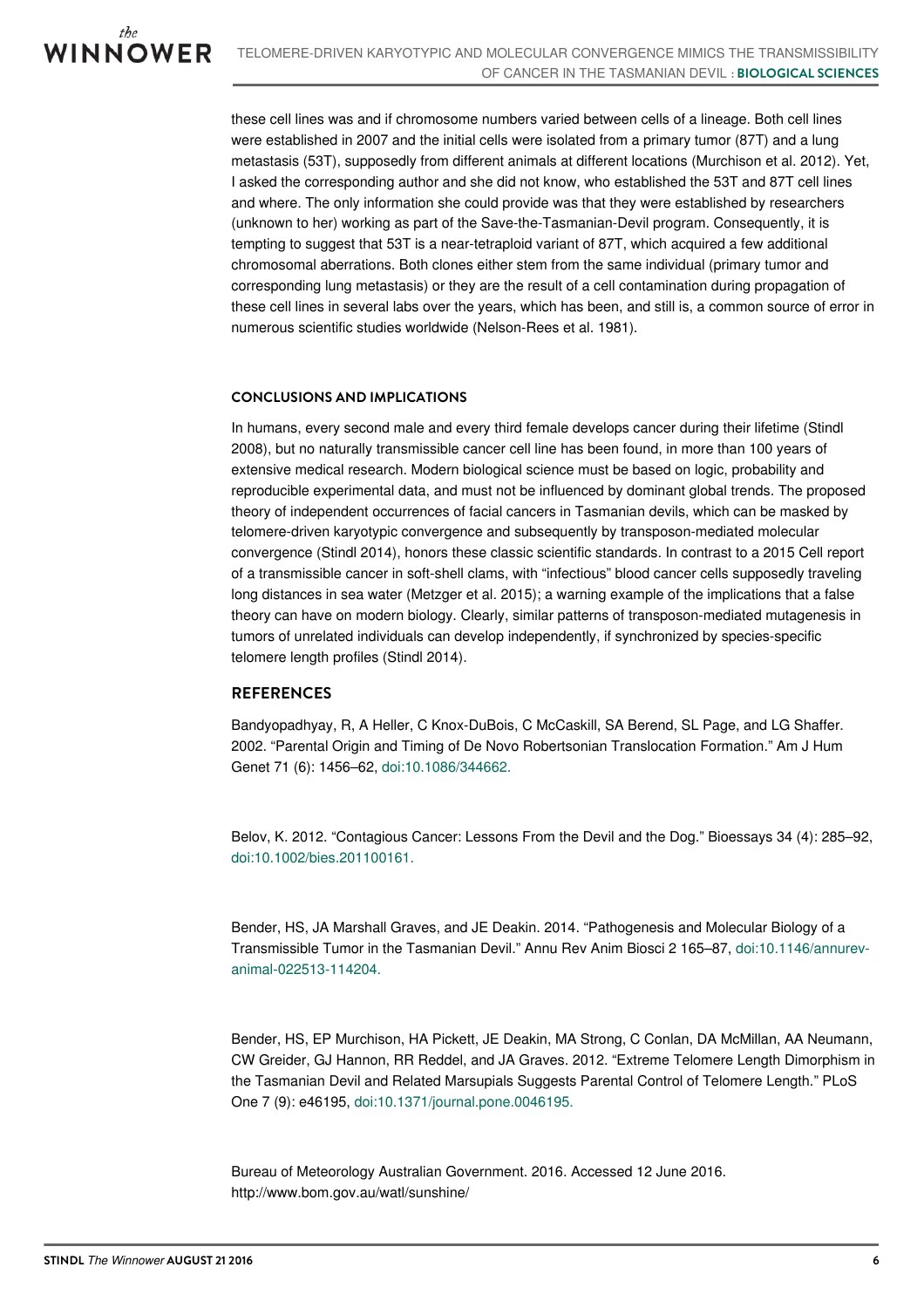Cui, X, Y Wang, B Hua, W Miller, Y Zhao, H Cui, and X Kong. 2016. "Sex Determination By Sry Pcr and Sequencing of Tasmanian Devil Facial Tumour Cell Lines Reveals Non-Allograft Transmission." Biochem Biophys Res Commun 474 (1): 29–34, [doi:10.1016/j.bbrc.2016.04.052.](https://dx.doi.org/10.1016/j.bbrc.2016.04.052)

Deakin, JE, HS Bender, AM Pearse, W Rens, PC O'Brien, MA Ferguson-Smith, Y Cheng, K Morris, R Taylor, A Stuart, K Belov, CT Amemiya, EP Murchison, AT Papenfuss, and JA Graves. 2012. "Genomic Restructuring in the Tasmanian Devil Facial Tumour: Chromosome Painting and Gene Mapping Provide Clues to Evolution of a Transmissible Tumour." PLoS Genet 8 (2): e1002483, [doi:10.1371/journal.pgen.1002483.](https://dx.doi.org/10.1371/journal.pgen.1002483)

Department of the Environment Australian Government. 2016. Accessed 12 June 2016. http://www.environment.gov.au/cgi-bin/sprat/public/publicspecies.pl?taxon\_id=299

Der-Sarkissian, H, S Bacchetti, L Cazes, and JA Londono-Vallejo. 2004. "The Shortest Telomeres Drive Karyotype Evolution in Transformed Cells." Oncogene 23 (6): 1221–28, [doi:10.1038/sj.onc.1207152.](https://dx.doi.org/10.1038/sj.onc.1207152)

Goidts, V, JM Szamalek, PJ de Jong, DN Cooper, N Chuzhanova, H Hameister, and H Kehrer-Sawatzki. 2005. "Independent Intrachromosomal Recombination Events Underlie the Pericentric Inversions of Chimpanzee and Gorilla Chromosomes Homologous to Human Chromosome 16." Genome Res 15 (9): 1232–42, [doi:10.1101/gr.3732505.](https://dx.doi.org/10.1101/gr.3732505)

Graakjaer, J, C Bischoff, L Korsholm, S Holstebroe, W Vach, VA Bohr, K Christensen, and S Kølvraa. 2003. "The Pattern of Chromosome-Specific Variations in Telomere Length in Humans is Determined By Inherited, Telomere-Near Factors and is Maintained Throughout Life." Mech Ageing Dev 124 (5): 629–40, [doi:10.1016/S0047-6374\(03\)00081-2.](https://dx.doi.org/10.1016/S0047-6374(03)00081-2)

Griner, LA. 1979. "Neoplasms in Tasmanian Devils (Sarcophilus Harrisii)." J Natl Cancer Inst 62 (3): 589–95, [doi:10.1093/jnci/62.3.589.](https://dx.doi.org/10.1093/jnci/62.3.589)

Grueber, CE, E Peel, R Gooley, and K Belov. 2015. "Genomic Insights Into a Contagious Cancer in Tasmanian Devils." Trends Genet 31 (9): 528–35, [doi:10.1016/j.tig.2015.05.001.](https://dx.doi.org/10.1016/j.tig.2015.05.001)

Hamede, RK, J Bashford, H McCallum, and M Jones. 2009. "Contact Networks in a Wild Tasmanian Devil (Sarcophilus Harrisii) Population: Using Social Network Analysis to Reveal Seasonal Variability in Social Behaviour and Its Implications for Transmission of Devil Facial Tumour Disease." Ecol Lett 12 (11): 1147–57, [doi:10.1111/j.1461-0248.2009.01370.x.](https://dx.doi.org/10.1111/j.1461-0248.2009.01370.x)

Hamede, RK, H McCallum, and M Jones. 2013. "Biting Injuries and Transmission of Tasmanian Devil Facial Tumour Disease." J Anim Ecol 82 (1): 182–90, [doi:10.1111/j.1365-2656.2012.02025.x.](https://dx.doi.org/10.1111/j.1365-2656.2012.02025.x)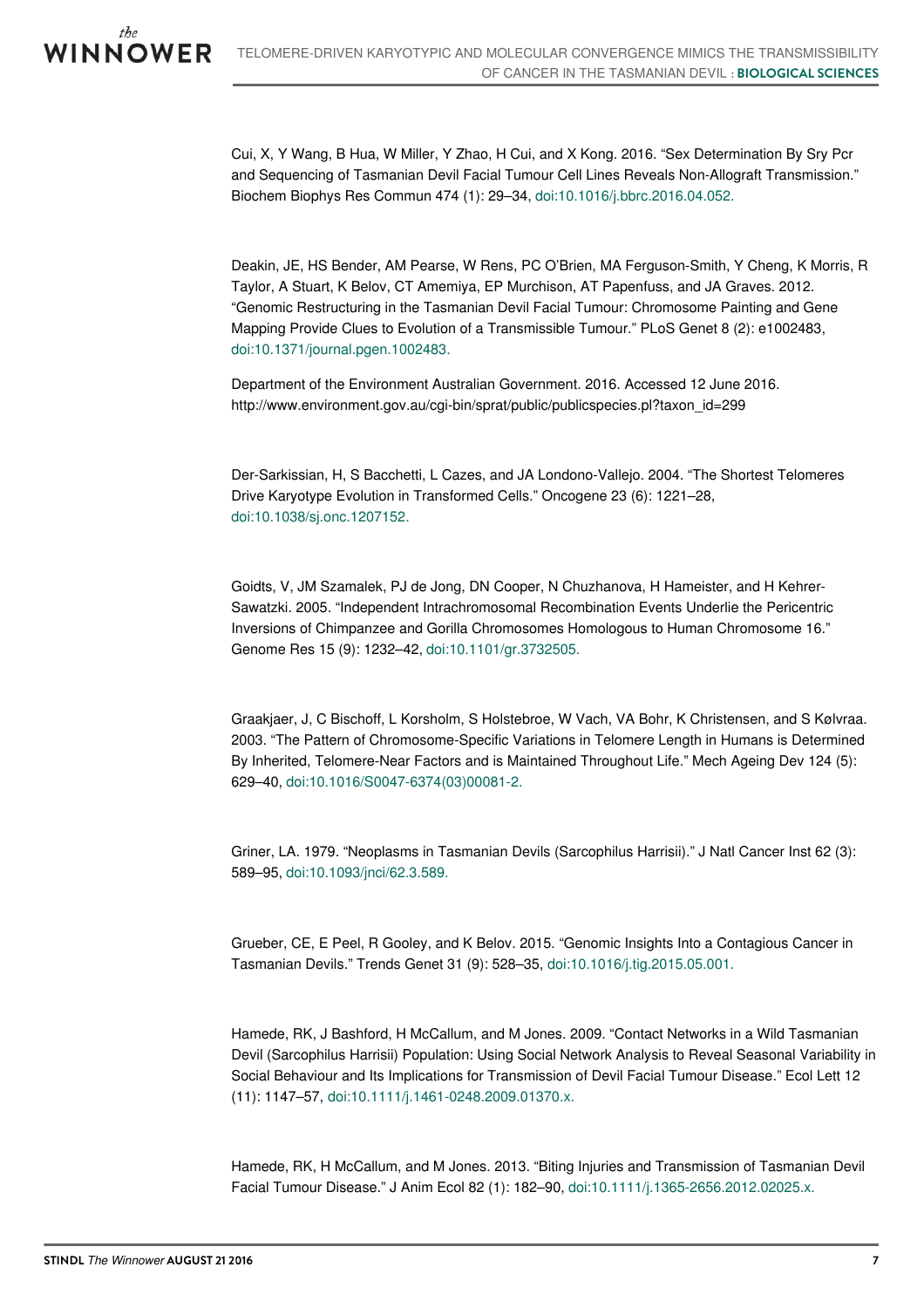Holohan, B, T De Meyer, K Batten, M Mangino, SC Hunt, S Bekaert, ML De Buyzere, ER Rietzschel, TD Spector, WE Wright, and JW Shay. 2015. "Decreasing Initial Telomere Length in Humans Intergenerationally Understates Age-Associated Telomere Shortening." Aging Cell 14 (4): 669–77, [doi:10.1111/acel.12347.](https://dx.doi.org/10.1111/acel.12347)

Horton, R. 2015. "Offline: What is Medicine's 5 Sigma." Lancet 385 (9976): [1380,doi:10.1016/S0140-](https://dx.doi.org/10.1016/S0140-6736(15)60696-1) 6736(15)60696-1.

Kreiss, A, Y Cheng, F Kimble, B Wells, S Donovan, K Belov, and GM Woods. 2011. "Allorecognition in the Tasmanian Devil (Sarcophilus Harrisii), an Endangered Marsupial Species With Limited Genetic Diversity." PLoS One 6 (7): e22402, [doi:10.1371/journal.pone.0022402.](https://dx.doi.org/10.1371/journal.pone.0022402)

Lachish, S, H McCallum, D Mann, CE Pukk, and ME Jones. 2010. "Evaluation of Selective Culling of Infected Individuals to Control Tasmanian Devil Facial Tumor Disease." Conserv Biol 24 (3): 841–51, [doi:10.1111/j.1523-1739.2009.01429.x.](https://dx.doi.org/10.1111/j.1523-1739.2009.01429.x)

Lemus-Deschamps, L, and JK Makin. 2012. "Fifty Years of Changes in Uv Index and Implications for Skin Cancer in Australia." Int J Biometeorol 56 (4): 727–35, [doi:10.1007/s00484-011-0474-x.](https://dx.doi.org/10.1007/s00484-011-0474-x)

Li, R, A Sonik, R Stindl, D Rasnick, and P Duesberg. 2000. "Aneuploidy Vs. Gene Mutation Hypothesis of Cancer: Recent Study Claims Mutation But is Found to Support Aneuploidy." Proc Natl Acad Sci U S A 97 (7): 3236–41, [doi:10.1073/pnas.040529797.](https://dx.doi.org/10.1073/pnas.040529797)

Martens, UM, JM Zijlmans, SS Poon, W Dragowska, J Yui, EA Chavez, RK Ward, and PM Lansdorp. 1998. "Short Telomeres on Human Chromosome 17p." Nat Genet 18 (1): 76–80, [doi:10.1038/ng0198-](https://dx.doi.org/10.1038/ng0198-76) 76.

McCallum, H, M Jones, C Hawkins, R Hamede, S Lachish, DL Sinn, N Beeton, and B Lazenby. 2009. "Transmission Dynamics of Tasmanian Devil Facial Tumor Disease May Lead to Disease-Induced Extinction." Ecology 90 (12): 3379–92, [doi:10.1890/08-1763.1.](https://dx.doi.org/10.1890/08-1763.1)

McClintock, B. 1956. "Controlling Elements and the Gene." Cold Spring Harb Symp Quant Biol 21 197– 216, [doi:10.1101/SQB.1956.021.01.017.](https://dx.doi.org/10.1101/SQB.1956.021.01.017)

McClintock, B. 1984. "The Significance of Responses of the Genome to Challenge." Science 226 (4676): 792–801, [doi:10.1126/science.15739260.](https://dx.doi.org/10.1126/science.15739260)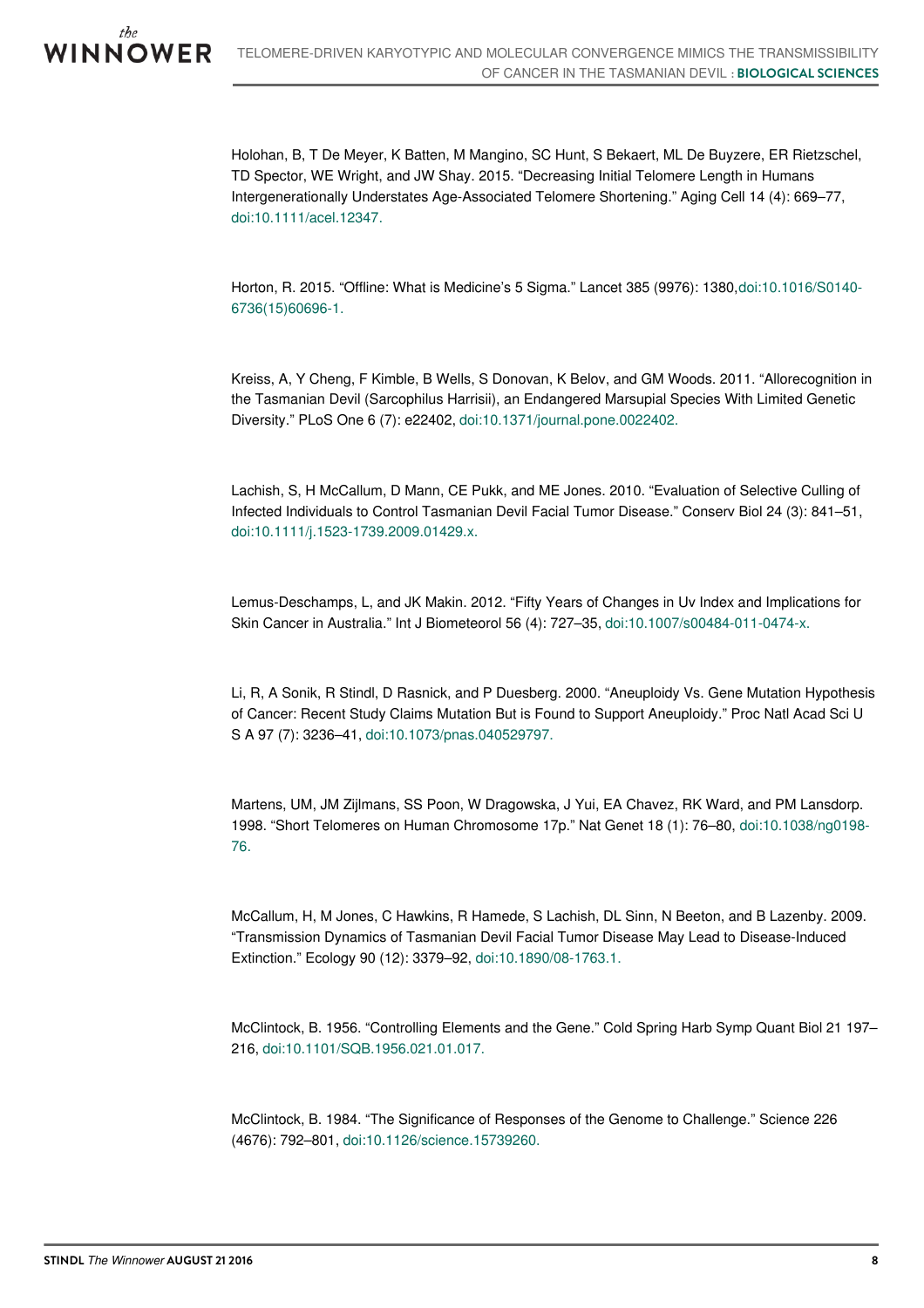Metzger, MJ, C Reinisch, J Sherry, and SP Goff. 2015. "Horizontal Transmission of Clonal Cancer Cells Causes Leukemia in Soft-Shell Clams." Cell 161 (2): 255–63, [doi:10.1016/j.cell.2015.02.042.](https://dx.doi.org/10.1016/j.cell.2015.02.042)

Miller, W, VM Hayes, A Ratan, DC Petersen, NE Wittekindt, J Miller, B Walenz, J Knight, J Qi, F Zhao, Q Wang, OC Bedoya-Reina, N Katiyar, LP Tomsho, LM Kasson, RA Hardie, P Woodbridge, EA Tindall, MF Bertelsen, D Dixon, S Pyecroft, KM Helgen, AM Lesk, TH Pringle, N Patterson, Y Zhang, A Kreiss, GM Woods, ME Jones, and SC Schuster. 2011. "Genetic Diversity and Population Structure of the Endangered Marsupial Sarcophilus Harrisii (Tasmanian Devil)." Proc Natl Acad Sci U S A 108 (30): 12348–53, [doi:10.1073/pnas.1102838108.](https://dx.doi.org/10.1073/pnas.1102838108)

Murchison, EP, OB Schulz-Trieglaff, Z Ning, LB Alexandrov, MJ Bauer, B Fu, M Hims, Z Ding, S Ivakhno, C Stewart, BL Ng, W Wong, B Aken, S White, A Alsop, J Becq, GR Bignell, RK Cheetham, W Cheng, TR Connor, AJ Cox, ZP Feng, Y Gu, RJ Grocock, SR Harris, I Khrebtukova, Z Kingsbury, M Kowarsky, A Kreiss, S Luo, J Marshall, DJ McBride, L Murray, AM Pearse, K Raine, I Rasolonjatovo, R Shaw, P Tedder, C Tregidgo, AJ Vilella, DC Wedge, GM Woods, N Gormley, S Humphray, G Schroth, G Smith, K Hall, SM Searle, NP Carter, AT Papenfuss, PA Futreal, PJ Campbell, F Yang, DR Bentley, DJ Evers, and MR Stratton. 2012. "Genome Sequencing and Analysis of the Tasmanian Devil and Its Transmissible Cancer." Cell 148 (4): 780–91, [doi:10.1016/j.cell.2011.11.065.](https://dx.doi.org/10.1016/j.cell.2011.11.065)

Murchison, EP, C Tovar, A Hsu, HS Bender, P Kheradpour, CA Rebbeck, D Obendorf, C Conlan, M Bahlo, CA Blizzard, S Pyecroft, A Kreiss, M Kellis, A Stark, TT Harkins, JA Marshall Graves, GM Woods, GJ Hannon, and AT Papenfuss. 2010. "The Tasmanian Devil Transcriptome Reveals Schwann Cell Origins of a Clonally Transmissible Cancer." Science 327 (5961): 84–87, [doi:10.1126/science.1180616.](https://dx.doi.org/10.1126/science.1180616)

Nelson-Rees, WA, DW Daniels, and RR Flandermeyer. 1981. "Cross-Contamination of Cells in Culture." Science 212 (4493): 446–52, [doi:10.1126/science.6451928.](https://dx.doi.org/10.1126/science.6451928)

Pearse, AM, K Swift, P Hodson, B Hua, H McCallum, S Pyecroft, R Taylor, MD Eldridge, and K Belov. 2012. "Evolution in a Transmissible Cancer: A Study of the Chromosomal Changes in Devil Facial Tumor (Dft) as it Spreads Through the Wild Tasmanian Devil Population." Cancer Genet 205 (3): 101– 12, [doi:10.1016/j.cancergen.2011.12.001.](https://dx.doi.org/10.1016/j.cancergen.2011.12.001)

Pearse, AM, and Kvu Swift. 2006. "Allograft Theory: Transmission of Devil Facial-Tumour Disease." Nature 439 (7076): 549, [doi:10.1038/439549a.](https://dx.doi.org/10.1038/439549a)

Pye, RJ, D Pemberton, C Tovar, JM Tubio, KA Dun, S Fox, J Darby, D Hayes, GW Knowles, A Kreiss, HV Siddle, K Swift, AB Lyons, EP Murchison, and GM Woods. 2016. "A Second Transmissible Cancer in Tasmanian Devils." Proc Natl Acad Sci U S A 113 (2): 374–79, [doi:10.1073/pnas.1519691113.](https://dx.doi.org/10.1073/pnas.1519691113)

Rens, W., P.C.M. O'Brien, H. Fairclough, L. Harman, J.A.M. Graves, and M.A. Ferguson-Smith. 2003. "Reversal and Convergence in Marsupial Chromosome Evolution." Cytogenet Genome Res 102 (1-4):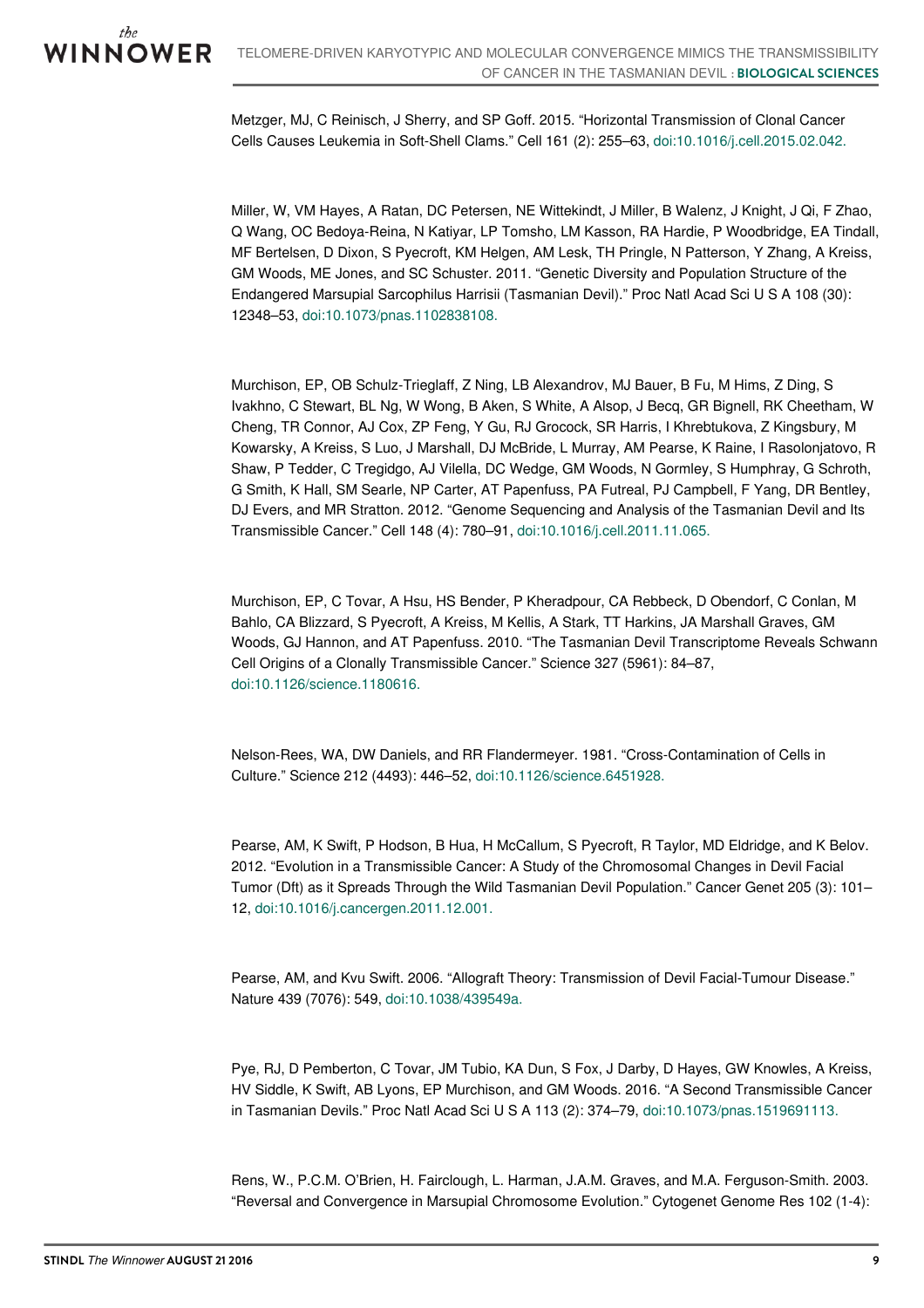282–90, [doi:10.1159/000075764.](https://dx.doi.org/10.1159/000075764)

San Diego Zoo. 2016. Accessed 12 June 2016. http://library.sandiegozoo.org/factsheets/Tasmanian\_devil/tasmanian\_devil.html

Sánchez-Guillén, RA, L Capilla, R Reig-Viader, M Martínez-Plana, C Pardo-Camacho, M Andrés-Nieto, J Ventura, and A Ruiz-Herrera. 2015. "On the Origin of Robertsonian Fusions in Nature: Evidence of Telomere Shortening in Wild House Mice." J Evol Biol 28 (1): 241–49, [doi:10.1111/jeb.12568.](https://dx.doi.org/10.1111/jeb.12568)

Stindl, R. 2004. "Is Telomere Erosion a Mechanism of Species Extinction?" J Exp Zool B Mol Dev Evol 302 (2): 111–20, [doi:10.1002/jez.b.20006.](https://dx.doi.org/10.1002/jez.b.20006)

Stindl, R. 2008. "Defining the Steps That Lead to Cancer: Replicative Telomere Erosion, Aneuploidy and an Epigenetic Maturation Arrest of Tissue Stem Cells." Med Hypotheses 71 (1): 126–40, [doi:10.1016/j.mehy.2008.01.010.](https://dx.doi.org/10.1016/j.mehy.2008.01.010)

Stindl, R. 2014. "The Telomeric Sync Model of Speciation: Species-Wide Telomere Erosion Triggers Cycles of Transposon-Mediated Genomic Rearrangements, Which Underlie the Saltatory Appearance of Nonadaptive Characters." Naturwissenschaften 101 (3): 163–86, [doi:10.1007/s00114-014-1152-8.](https://dx.doi.org/10.1007/s00114-014-1152-8)

Stone, JF, and AA Sandberg. 1995. "Sex Chromosome Aneuploidy and Aging." Mutat Res 338 (1-6): 107–13, [doi:10.1016/0921-8734\(95\)00016-Y.](https://dx.doi.org/10.1016/0921-8734(95)00016-Y)

Thiagalingam, S, S Laken, JK Willson, SD Markowitz, KW Kinzler, B Vogelstein, and C Lengauer. 2001. "Mechanisms Underlying Losses of Heterozygosity in Human Colorectal Cancers." Proc Natl Acad Sci U S A 98 (5): 2698–702, [doi:10.1073/pnas.051625398.](https://dx.doi.org/10.1073/pnas.051625398)

Tuna, M, S Knuutila, and GB Mills. 2009. "Uniparental Disomy in Cancer." Trends Mol Med 15 (3): 120–28, [doi:10.1016/j.molmed.2009.01.005.](https://dx.doi.org/10.1016/j.molmed.2009.01.005)

Vulliamy, T, A Marrone, R Szydlo, A Walne, PJ Mason, and I Dokal. 2004. "Disease Anticipation is Associated With Progressive Telomere Shortening in Families With Dyskeratosis Congenita Due to Mutations in Terc." Nat Genet 36 (5): 447–49, [doi:10.1038/ng1346.](https://dx.doi.org/10.1038/ng1346)

Warren, IA, M Naville, D Chalopin, P Levin, CS Berger, D Galiana, and JN Volff. 2015. "Evolutionary Impact of Transposable Elements on Genomic Diversity and Lineage-Specific Innovation in Vertebrates." Chromosome Res 23 (3): 505–31, [doi:10.1007/s10577-015-9493-5.](https://dx.doi.org/10.1007/s10577-015-9493-5)

## **APPENDIX**